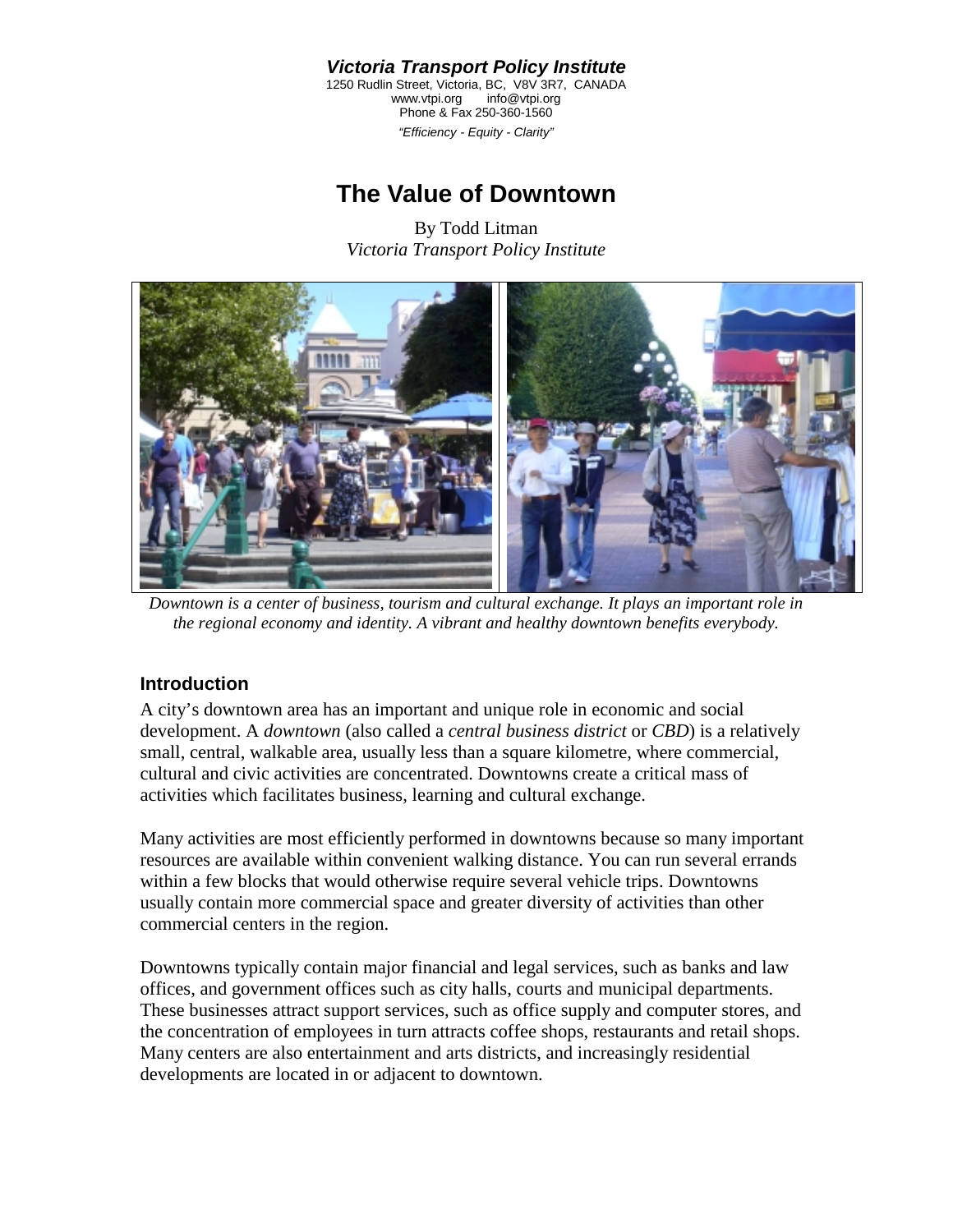During the last century the role of central business districts has changed. Until the middle of the twentieth century downtowns had a near monopoly on major commercial activities because businesses needed to locate close to major transportation terminals, such as ports and rail stations. Increased automobile ownership allowed activities to disperse, and many businesses located in suburbs, but this trend has come full circle: many suburbs are now developing more like traditional cities, with walkable downtowns, and other suburban centers have failed because they lack a critical mass of activities. At the same time, many older downtowns have experienced a renaissance, attracting new industries, activities and residents. Many people have developed a greater appreciation for urban environments, including people who live in suburbs but value the economic and cultural attributes that they can only enjoy in a downtown area.

Urban redevelopment (sometimes called *smart growth* or *new urbanism*) has become common, leading to reinvestment and new activities in downtowns areas. Most downtowns and nearby neighborhoods are experiencing new residential development in the form of high- and medium-density condominiums and apartments, townhouses, and small-lot single-family homes. Urban living is particularly popular among young adults and retirees. Market surveys indicate that about a third of home buyers would prefer to live in mixed-use new urbanist community if available (Hirschhorn, 2001).

Some downtowns are still losing business and population, but there are numerous indications that, with proper support, downtowns can be successful and provide numerous economic, social and environmental benefits.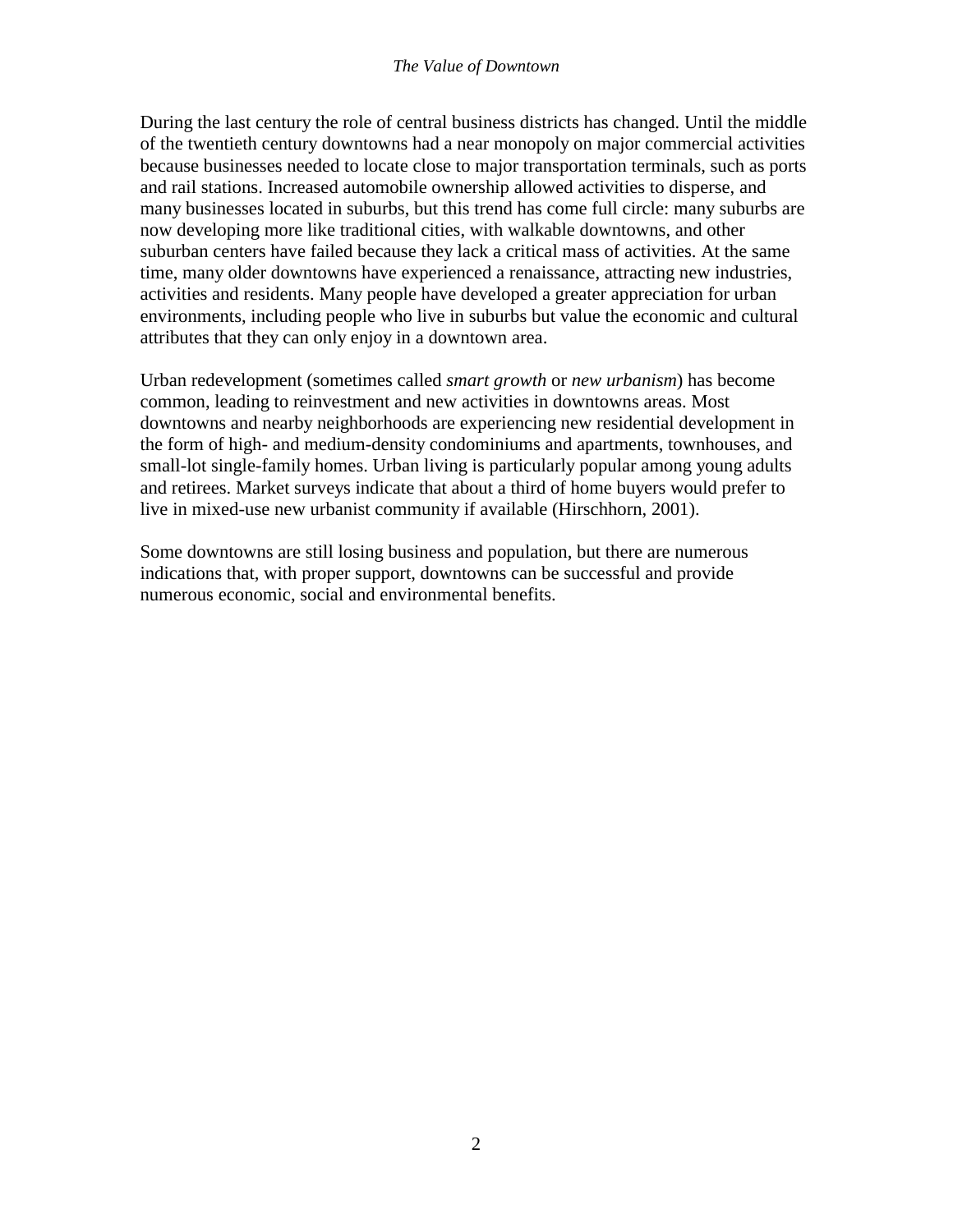# **What Is Special About Downtown?**

Downtown have a number of unique features that are important for the entire region.

### **Business and Employment Center**

Downtown is the prime location for many business activities, including government administration, finance, retail and entertainment. It is often the largest single employment center in a region. The quality of downtown helps attracts businesses to a region.

### **Tourism**

Downtown is a major tourist attraction which supports the largest single industry in the region. Visitors often walk around downtown and enjoy local activities. Relatively pleasant walking conditions and a variety of business and street activities are an amenity that supports a local economy.

### **Agglomeration Efficiencies**

Land use density and clustering provide *agglomeration efficiencies*, which increase productivity due to improved accessibility and network effects. This attracts industries that require frequent face-to-face interactions, such as finance and retailing, and increases the efficiencies of businesses located in such areas, making them more competitive.

### **Transportation Diversity**

Downtown, and the traditional, multi-modal neighborhoods nearby, offer a more diverse transportation system than occurs elsewhere, including relatively good walking and cycling conditions, and integrated public transit, taxi and regional travel services. This allows more concentrated activities (large commercial centers simply cannot exist if every employee were to drive and park a car there). Downtowns and its nearby neighborhoods are efficient places for people who for any reason cannot drive a car to live, work and shop.

### **Cultural Interchange**

Downtown is often a center for many cultural activities, including tourist attractions, restaurants, theaters, museums, specialty shops and various educational institutions. This supports tourism and enriches the lives of all regional residents.

# **Affordability**

Accessible, walkable neighborhoods, such as residential areas near downtown, offer opportunities for more affordable housing due to reduced parking and household transportation costs.

# **Environmental and Health Benefits**

By concentrating activities and increasing transportation diversity, downtown redevelopment helps reduce sprawl, reduces per capita automobile use and increases walking, which preserves greenspace, increases fitness and reduces traffic accident risks.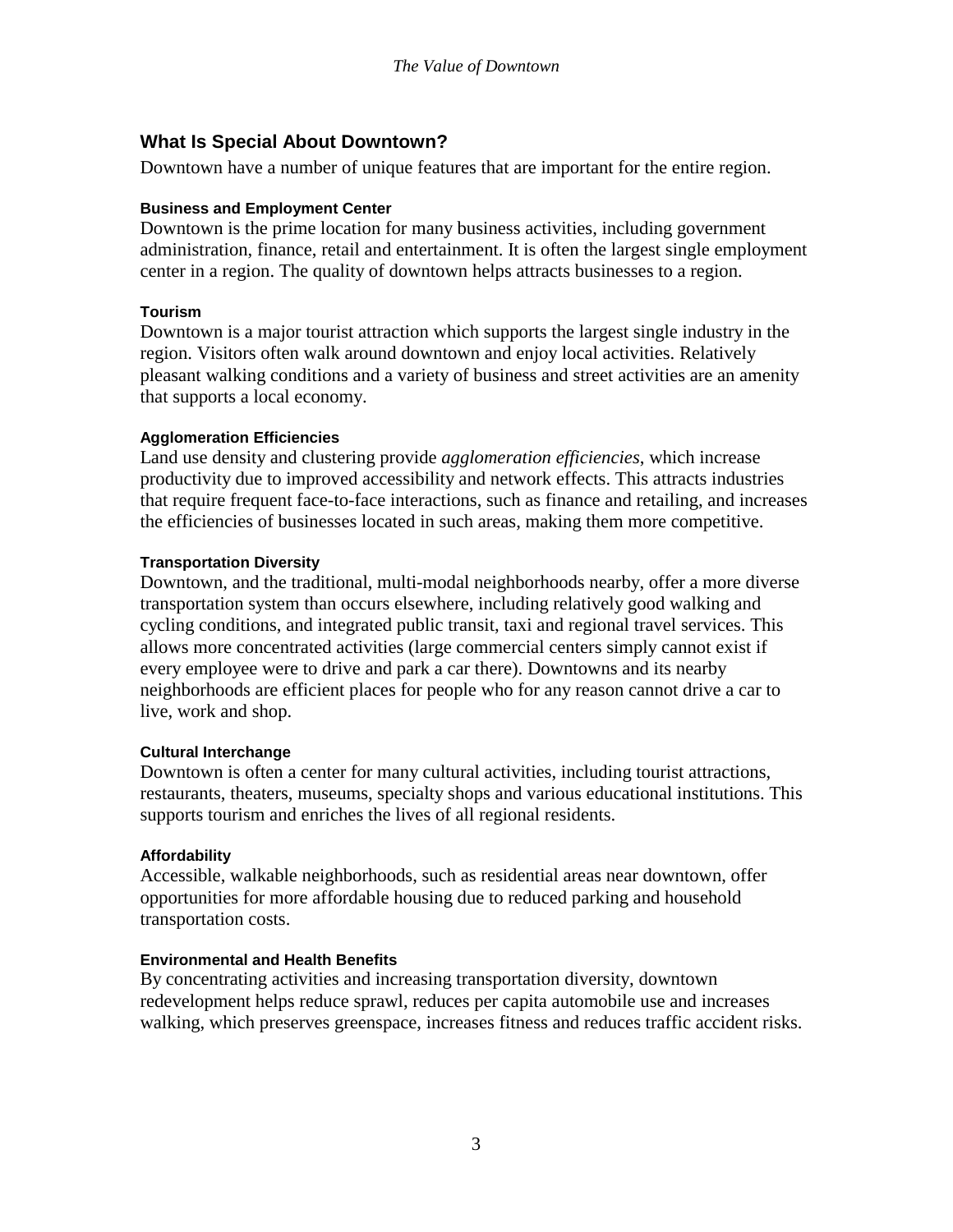# **Are Downtowns Dangerous?**

Downtowns and nearby neighborhoods often seem unattractive. They are associated with social problems such as poverty, crime and conflict. This suggests that urban redevelopment may be harmful and urban sprawl beneficial. To analyze this issue it is important to distinguish between density (people per acre) and crowding (people per room). For example, high-priced high-rise apartments have density but not crowding, while homes in impoverished rural communities have crowding but not density. Poverty and social problems are associated with poverty and crowding, but not with density. There is no evidence that shifting residents to higher-density housing increases social problems.

Many urban problems reflect economic traps, that is, situations in which individuals have incentives to act in ways that are overall harmful to society. For example, suburbs tend to exclude disadvantaged people (for example, by requiring large lots that increase development costs, by prohibiting multi-family housing, and by creating automobiledependent transportation systems that do not accommodate low-income non-drivers), which concentrates poverty and social problems in urban neighborhoods, making cities less desirable places to live. Although it may seem that urban communities create poverty and social problems, the truth is just the opposite, suburbs create urban poverty and social problems by offloading such problems onto cities. There is no physical reason that urban neighborhoods cannot be as safe and prosperous as suburbs. Urban redevelopment includes strategies that address such problems directly (such as programs to improve security and public service quality in urban neighborhoods), and it can reduce social problems overall by increasing social interactions and economic opportunities for disadvantaged urban residents.

In fact, the additional risks associated with urban centers, such as risk of assault and pedestrian injuries, are more than offset by the higher traffic accident risks to suburban residents. Ewing, Schieber and Zegeer (2003) found that sprawl increases both automobile and pedestrian traffic fatalities due to higher per capita annual mileage, higher traffic speeds and less consideration of pedestrian safety in sprawled areas. All told, city residents are much safer, even taking into account other risks that increase with urban living, such as pedestrian traffic injuries and homicide (Lucy, 2003).

This is not to suggest that we can ignore the risks and unpleasantness associated with downtown social problems. However, there is no fundamental reason that downtowns cannot be overall safe and pleasant environments, or that they should be considered more dangerous overall than other areas in the region.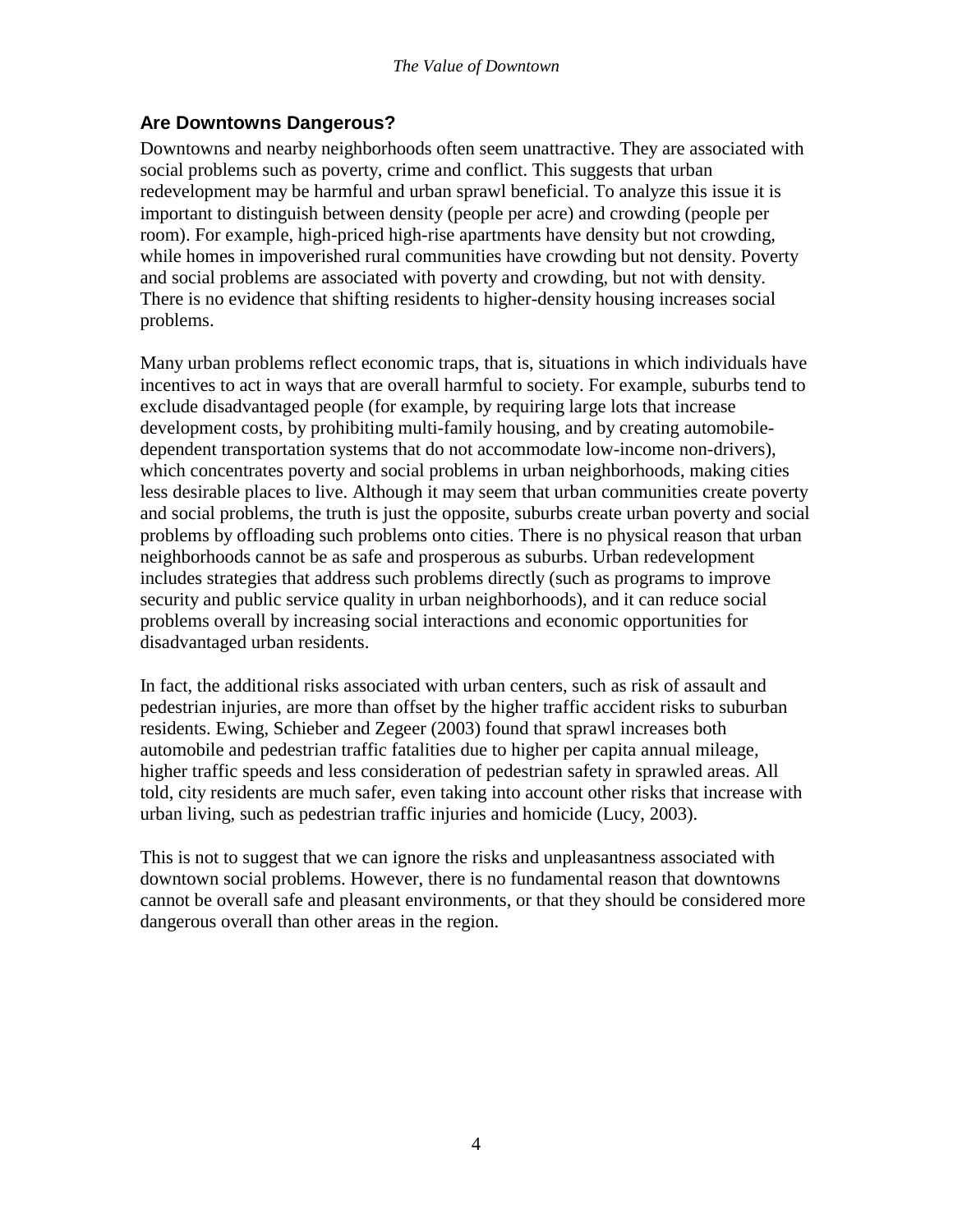# **How To Strengthen Downtowns**

Some ways of strengthening downtown are described below.

#### **Locate Activities Downtown**

Everybody can benefit if more activities are located downtown, supporting the critical mass of interactions that make downtowns vibrant. As much as possible, major public facilities and services should be located in or near downtown.

### **Support Downtown Businesses and Cultural Activities**

Communities can provide infrastructure and services to support downtown business and cultural activities. Community organizations can work together to identify problems, implement solutions, and market downtown to residents and out-of-region visitors.

### **Create Efficient, Multi-Modal Transportation Systems**

Downtown relies on multi-modal transportation, including walking, cycling, ridesharing, public transit and taxi services. It also requires convenient parking for delivery vehicles, visitors, customers, clients and employees who drive. This requires efficient management of sidewalks and other pedestrian facilities, parking management, efficient transit and taxi services, and commute trip reduction programs.

#### **Improve Walkability**

Once people arrive downtown they walk between destinations, and an attractive, pedestrian-oriented street environment is one of downtown's best attributes. It is important to protect and enhance downtown walkability.

### **Manage Parking**

Parking problems are common in downtown areas, because activities are concentrated and land is valuable, making it difficult to increase supply. As a result, it is important to manage parking to increase efficiency and support other development objectives.

### **Encourage Downtown Housing**

In recent years cities throughout North America have experienced an influx of residents as older industrial and commercial buildings are converted to residential, and new condominiums and apartments are developed. This trend provides many benefits, including increased business and cultural activities, and increased downtown security.

### **Address Security Concerns**

*Personal Security* refers to freedom from risk of assault, theft and vandalism. Such risks can discourage downtown activities. These problems can be addressed through various programs and design strategies that increase security, including community policing and Neighborhood Watch programs, special police patrols (including police on foot and bicycles), and early intervention programs. Since most risks decline as more people walk, work and live in downtown, urban redevelopment can increase safety.